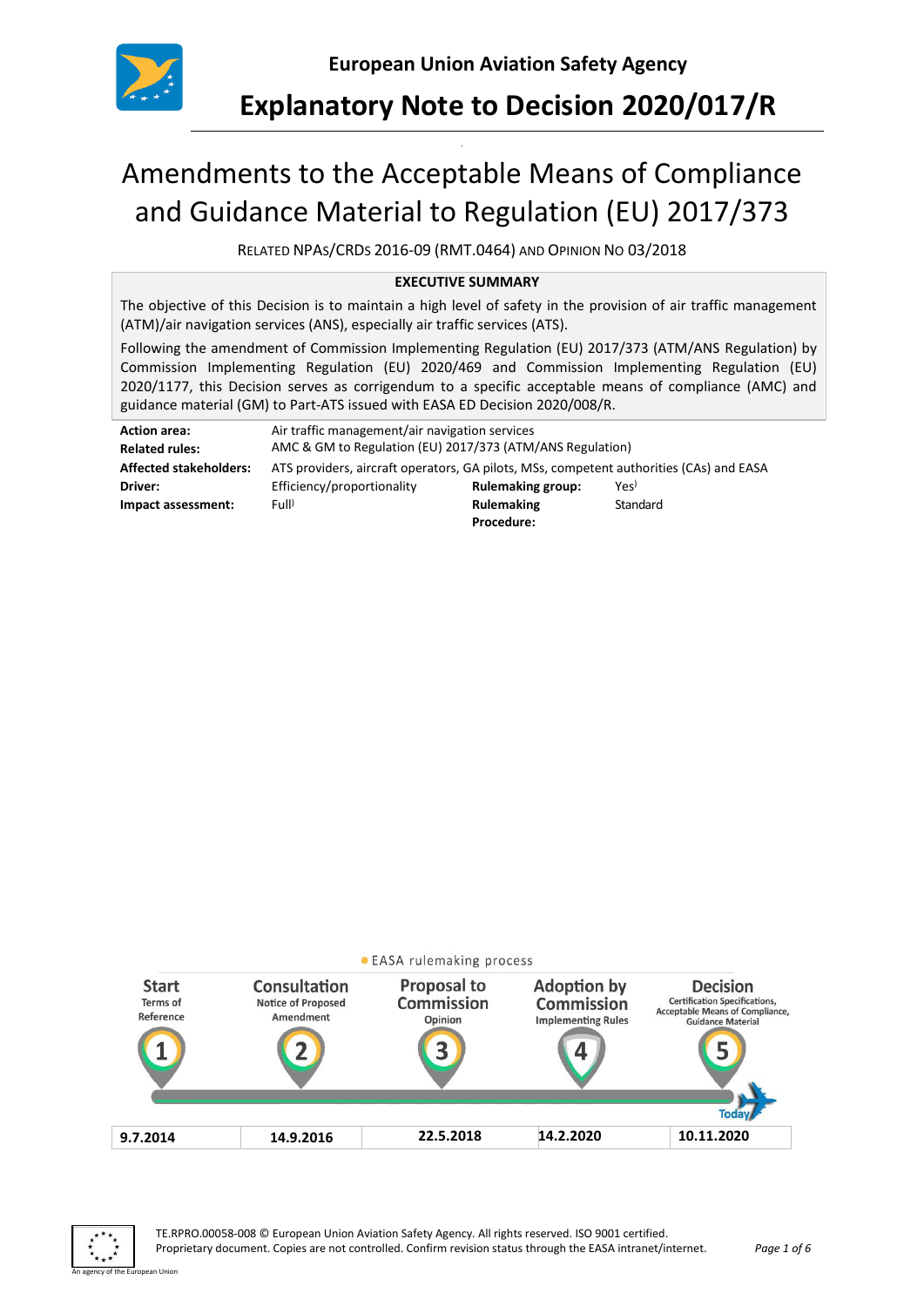## **Table of contents**

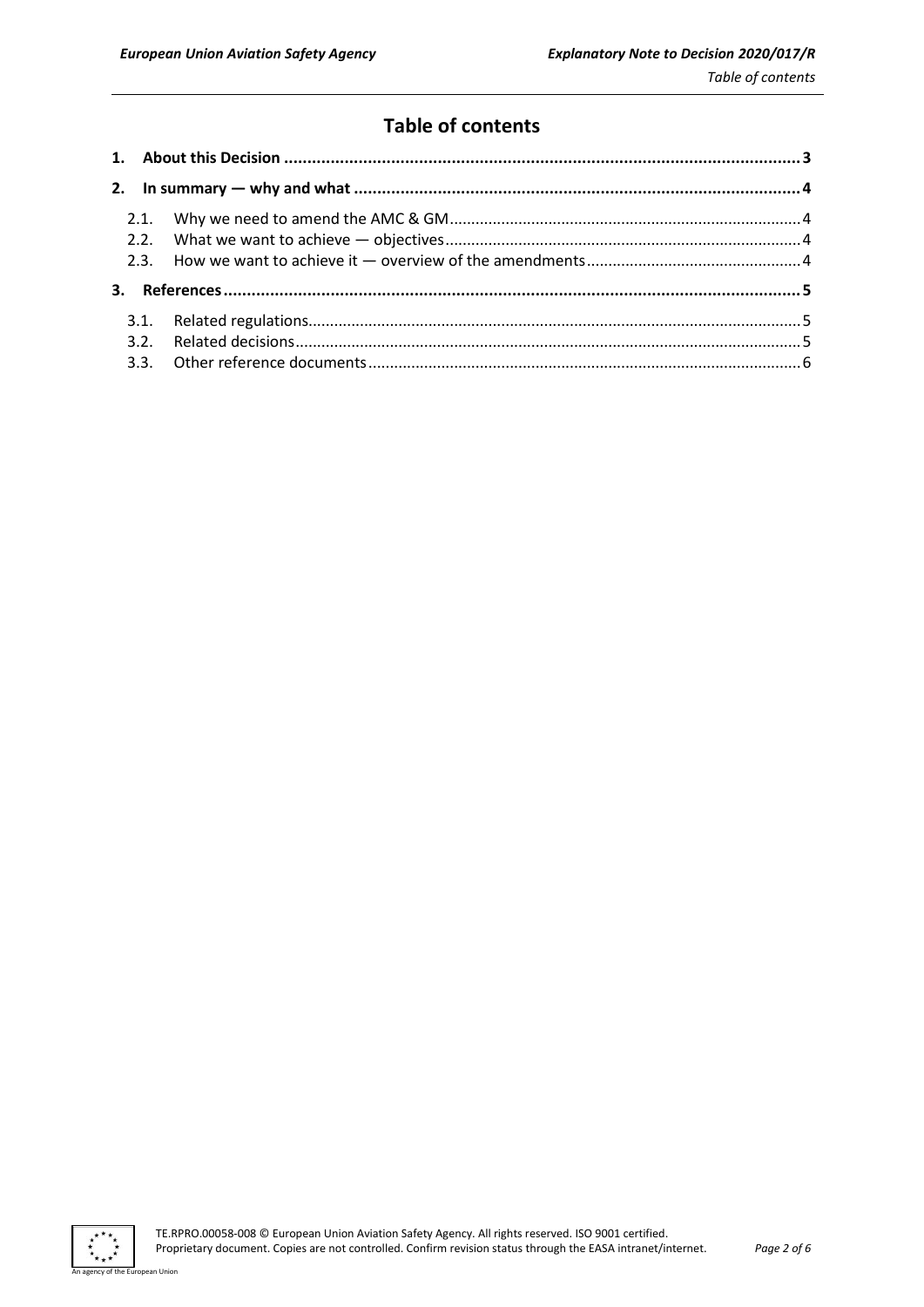## <span id="page-2-0"></span>**1. About this Decision**

The European Union Aviation Safety Agency (EASA) developed ED Decision 2020/017/R in line with Regulation (EU) 2018/1139<sup>1</sup> ('Basic Regulation') and the Rulemaking Procedure<sup>2</sup>.

This rulemaking activity is included in the European Plan for Aviation Safety (EPAS) [2020-2024](https://www.easa.europa.eu/sites/default/files/dfu/EPAS_2020-2024.pdf) under rulemaking task (RMT).0464. The scope and timescales of the tasks were defined in the related Terms of Reference<sup>3</sup>.

The text of this Decision with the AMC & GM has been developed by EASA based on the implementation feedback received.

<sup>3</sup> <https://www.easa.europa.eu/document-library/terms-of-reference-and-group-compositions/tor-rmt0464>



<sup>1</sup> Regulation (EU) 2018/1139 of the European Parliament and of the Council of 4 July 2018 on common rules in the field of civil aviation and establishing a European Union Aviation Safety Agency, and amending Regulations (EC) No 2111/2005, (EC) No 1008/2008, (EU) No 996/2010, (EU) No 376/2014 and Directives 2014/30/EU and 2014/53/EU of the European Parliament and of the Council, and repealing Regulations (EC) No 552/2004 and (EC) No 216/2008 of the European Parliament and of the Council and Council Regulation (EEC) No 3922/91 (OJ L 212, 22.8.2018, p. 1) [\(https://eur](https://eur-lex.europa.eu/legal-content/EN/TXT/?qid=1535612134845&uri=CELEX:32018R1139)[lex.europa.eu/legal-content/EN/TXT/?qid=1535612134845&uri=CELEX:32018R1139\)](https://eur-lex.europa.eu/legal-content/EN/TXT/?qid=1535612134845&uri=CELEX:32018R1139).

<sup>2</sup> EASA is bound to follow a structured rulemaking process as required by Article 115(1) of Regulation (EU) 2018/1139. Such a process has been adopted by the EASA Management Board (MB) and is referred to as the 'Rulemaking Procedure'. See MB Decision No 18-2015 of 15 December 2015 replacing Decision 01/2012 concerning the procedure to be applied by EASA for the issuing of opinions, certification specifications and guidance material [\(http://www.easa.europa.eu/the](http://www.easa.europa.eu/the-agency/management-board/decisions/easa-mb-decision-18-2015-rulemaking-procedure)[agency/management-board/decisions/easa-mb-decision-18-2015-rulemaking-procedure\)](http://www.easa.europa.eu/the-agency/management-board/decisions/easa-mb-decision-18-2015-rulemaking-procedure).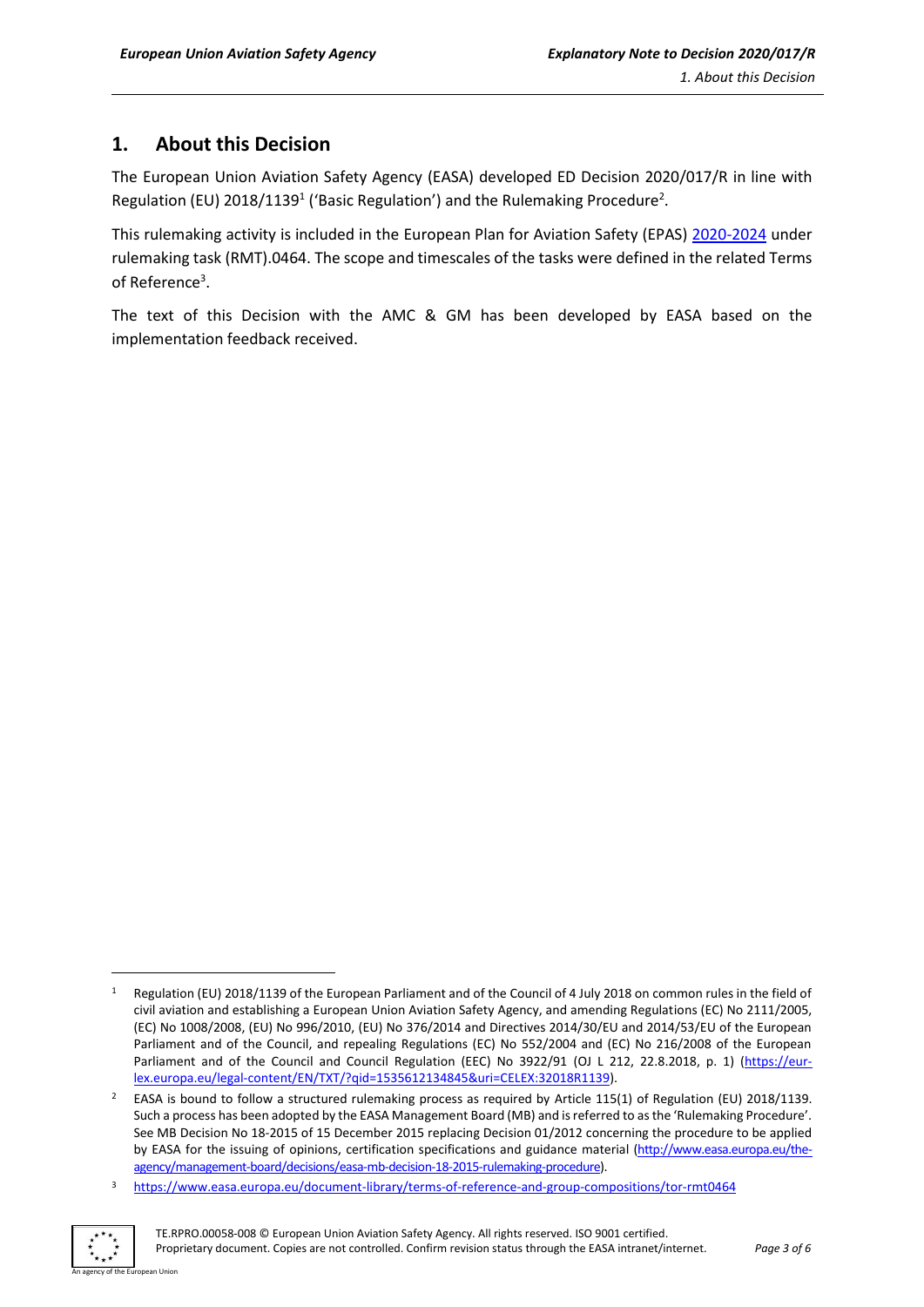## <span id="page-3-0"></span>**2. In summary — why and what**

#### <span id="page-3-1"></span>**2.1. Why we need to amend the AMC & GM**

Regulation (EU) 2020/469, amending Regulation (EU) 2017/373, introduced a detailed set of requirements concerning the provision of Air Traffic Services in Annex IV (Part-ATS) thereto. Concurrently, EASA developed, consulted a comprehensive set of AMC and GM associated with Part-ATS, which were finally published with ED Decision 2020/008/R.

The AMC and GM annexed to this Decision have been developed in order to introduce changes associated with the content of AMC1 ATS.TR.305 and of GM1 ATS.TR.305 that were erroneously rearranged by altering their content and regulatory intent compared to their original version. Therefore, this Explanatory Note focuses only on the changes required since the publication of the ED Decision 2020/008/R.

Explanations in detail for the changes are provided in Section 2.3.

#### <span id="page-3-2"></span>**2.2. What we want to achieve — objectives**

The overall objectives of the EASA system are defined in Article 1 of the Basic Regulation.

The AMC and GM provided with this Decision facilitate the uniform implementation of the IR requirements by providing means of compliance and by assisting with the necessary level of guidance.

The specific objective of this Decision is to remove the identified mistake related to AMC1 ATS.TR.305 and GM1 ATS.TR.305 in ED Decision 2020/008/R by correcting the regulatory text.

#### <span id="page-3-3"></span>**2.3. How we want to achieve it — overview of the amendments**

This amendment to ED Decision 2017/001/R removes the editorial mistake in AMC1 ATS.TR.305 and in GM1 ATS.TR.305 and reintroduces the correct text for the subject provisions. AMC1 ATS.TR.305, based on the relevant provisions in Sections 9.1.3. of ICAO PANS ATM addresses the transmission of information in the context of the provision of flight information service, specifically the transmission of information concerning special air-reports, SIGMET, AIRMET, radioactive materials and toxic chemical clouds, local special reports, SPECI, amended TAF, heavy or medium unmanned free balloons, as well as the transmission of information to supersonic aircraft, when applicable.

GM1 ATS.TR.305 provides guidance on the presentation of information for the provision of flight information service.

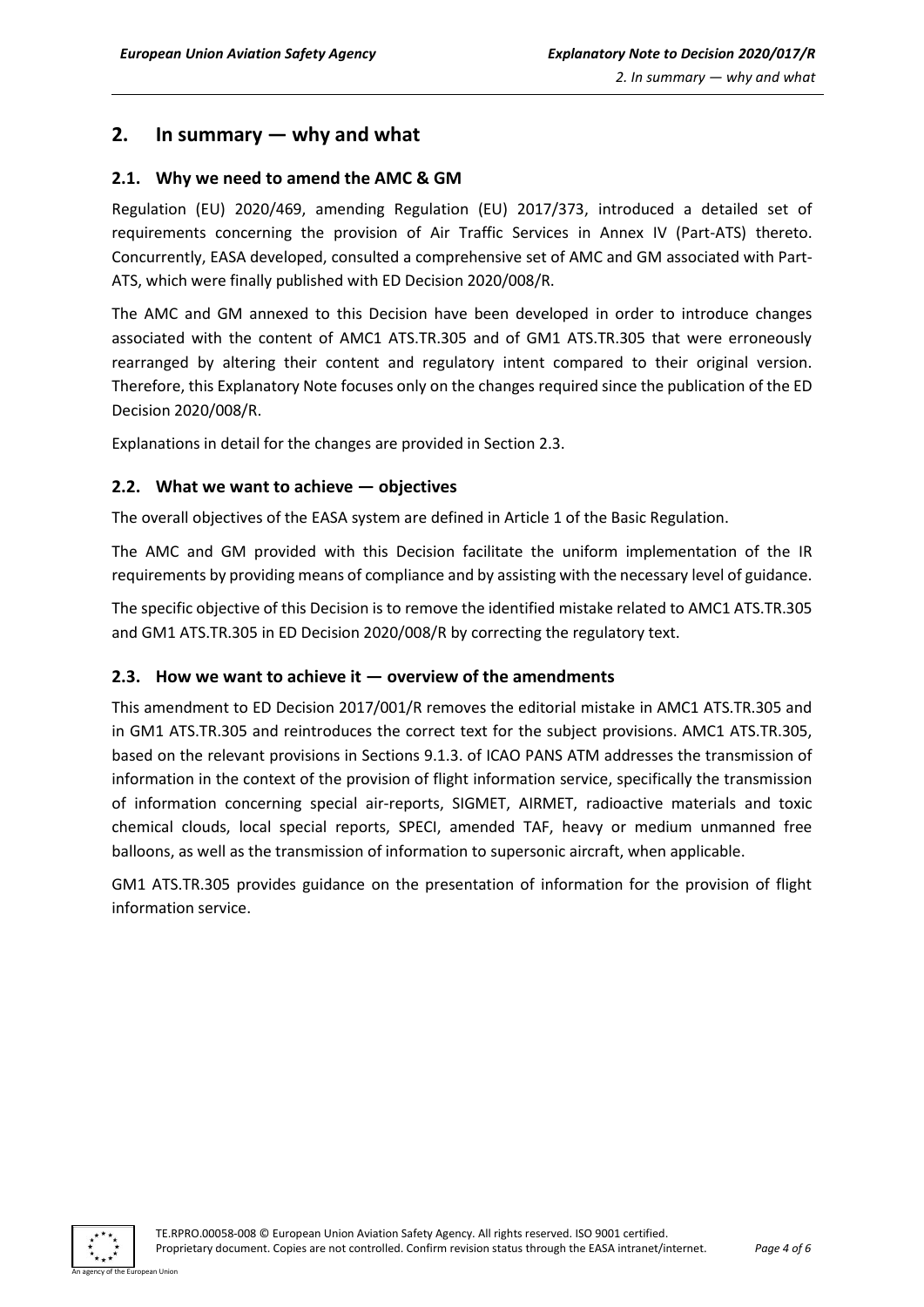## <span id="page-4-0"></span>**3. References**

#### <span id="page-4-1"></span>**3.1. Related regulations**

- Regulation (EU) 2018/1139 of the European Parliament and of the Council of 4 July 2018 on common rules in the field of civil aviation and establishing a European Union Aviation Safety Agency, and amending Regulations (EC) No 2111/2005, (EC) No 1008/2008, (EU) No 996/2010, (EU) No 376/2014 and Directives 2014/30/EU and 2014/53/EU of the European Parliament and of the Council, and repealing Regulations (EC) No 552/2004 and (EC) No 216/2008 of the European Parliament and of the Council and Council Regulation (EEC) No 3922/91 (OJ L 212, 22.8.2018, p. 1)
- Regulation (EC) No 549/2004 of the European Parliament and of the Council of 10 March 2004 laying down the framework for the creation of the single European sky (the framework Regulation) - Statement by the Member States on military issues related to the single European sky (OJ L 96, 31.3.2004, p. 1)
- Regulation (EC) No 550/2004 of the European Parliament and of the Council of 10 March 2004 on the provision of air navigation services in the single European sky (the service provision Regulation) (OJ L 96, 31.3.2004, p. 10)
- Regulation (EC) No 551/2004 of the European Parliament and of the Council of 10 March 2004 on the organisation and use of the airspace in the single European sky (the airspace Regulation) - Commission statement (OJ L 96, 31.3.2004, p. 20)
- Commission Implementing Regulation (EU) 2017/373 of 1 March 2017 laying down common requirements for providers of air traffic management/air navigation services and other air traffic management network functions and their oversight, repealing Regulation (EC) No 482/2008, Implementing Regulations (EU) No 1034/2011, (EU) No 1035/2011 and (EU) 2016/1377 and amending Regulation (EU) No 677/2011 (OJ L 62, 8.3.2017, p. 1)
- Commission Implementing Regulation (EU) 2020/469 of 14 February 2020 amending Regulation (EU) No 923/2012, Regulation (EU) No 139/2014 and Regulation (EU) 2017/373 as regards requirements for air traffic management/air navigation services, design of airspace structures and data quality, runway safety and repealing Regulation (EC) No 73/2010 (OJ L 104, 3.4.2020, p. 1)
- COMMISSION IMPLEMENTING REGULATION (EU) 2020/1177 of 7 August 2020 amending Implementing Regulation (EU) 2020/469 as regards postponing dates of application of certain measures in the context of the COVID-19 pandemic (OJ L 259, 10.8.2020, p. 12)

#### <span id="page-4-2"></span>**3.2. Related decisions**

- Executive Director Decision 2017/001/R of 8 March 2017 issuing Acceptable Means of Compliance and Guidance Material to Commission Implementing Regulation (EU) 2017/373
- Executive Director Decision 2020/008/R of 2 July 2020 issuing Acceptable Means of Compliance and Guidance Material to Commission Implementing Regulation (EU) 2017/373